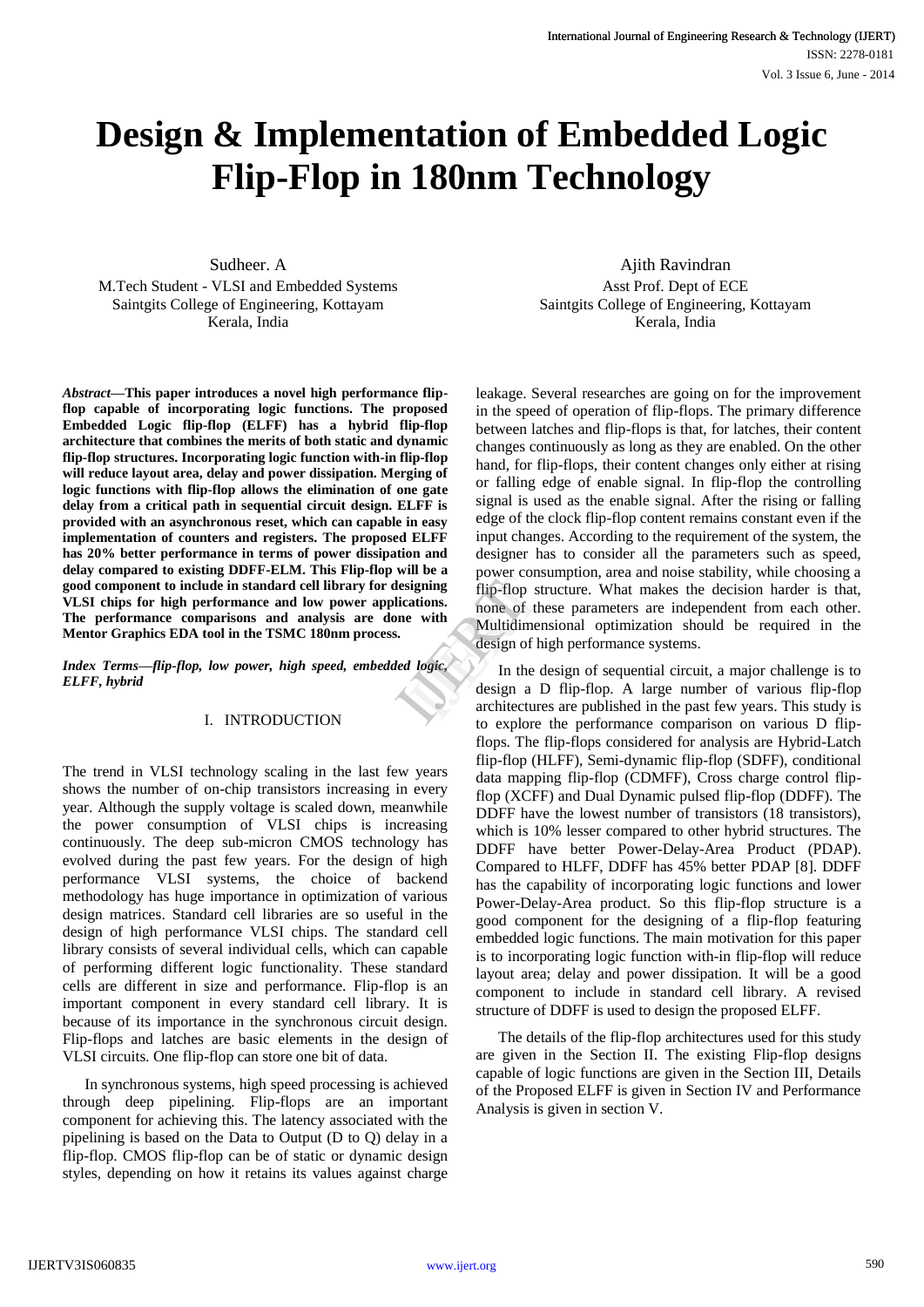#### II. FLIP-FLOP TOPOLOGIES

CMOS flip-flop can be of static or dynamic design styles, depending on how it retains its values against charge leakage. A static flip-flop retains its value using positive feedback, while dynamic flip-flop requires continuous refreshment of charges. Static flip-flops can preserve their stored value even if the clock is stopped. While in dynamic flip-flop, the stored value will be lost even if it is not refreshed for a while. Static design style includes master slave designs such as TGMS flip-flop, PowerPC 603 MS latch Flip-flop etc... Static flipflop requires large and positive setup time.

A second category of the flip-flop is a dynamic flip-flop. Basically, dynamic flip-flops can achieve high speed and low power dissipation. But they suffer from serious potential failures. Due to higher leakage current and power supply noise, the stored charge may lose. In dynamic flip-flops, the setup time is negative. So it has a lower D to Q delay. The sum of clock to Q delay and set up time comprises of the D to Q delay. Semi-dynamic and purely dynamic flip-flops come under this. TSPC latch flip-flop is purely dynamic flip-flop. The hybrid flip-flops come under semi-dynamic design style. Semi dynamic flip-flops have combined the advantages of both static and dynamic flip-flop architectures. The discharge of dynamic node is due to reverse leakage current in NP junctions and sub-threshold leakage in MOS transistors. The sub- threshold voltage varies exponentially with gate-source outages in pass gate transistors. Most dynamic flip-flops can be converted into static flip-flops by using keeper transistors at the dynamic nodes. The flip-flop circuits extracted from references were built using mentor graphics EDA tool. The following is a short description of the flip-flop circuits.



#### Fig 1: Hybrid Latch Flip-flop

Hybrid Latch Flip-flop (Fig 1) is a classic high performance flip-flop with hybrid architecture [2]. This hybrid structure combines advantages of both static and dynamic design styles. It has a dynamic front end and static output. An internally generated pulse signal is used for clocking this flipflop. The pulse is generated from a clock and delayed clock using three cascaded inverters. Patrovi et al. implemented HLFF which has a large stack of NMOS transistors, makes operation slower. Klass et al. implemented Semi dynamic flipflop (Fig 2), which is also a classic high performance flip-flop with hybrid architecture [3]. This flip-flop is also called fast

flip-flop. This structure doesn't have a stack with large number of NMOS transistors, so it will be faster than HLFF. SDFF is capable of incorporating logic functions within the flip-flop. Unnecessary internal node transitions are present in SDFF. 1-1 glitch created due to the short circuit path from Q to ground at rising edge of clock will consumes more power.



Fig 2: Semi dynamic flip-flop



Fig 3: Conditional Data Mapping flip-flop



Fig 4: Cross Charge Control Flip-flop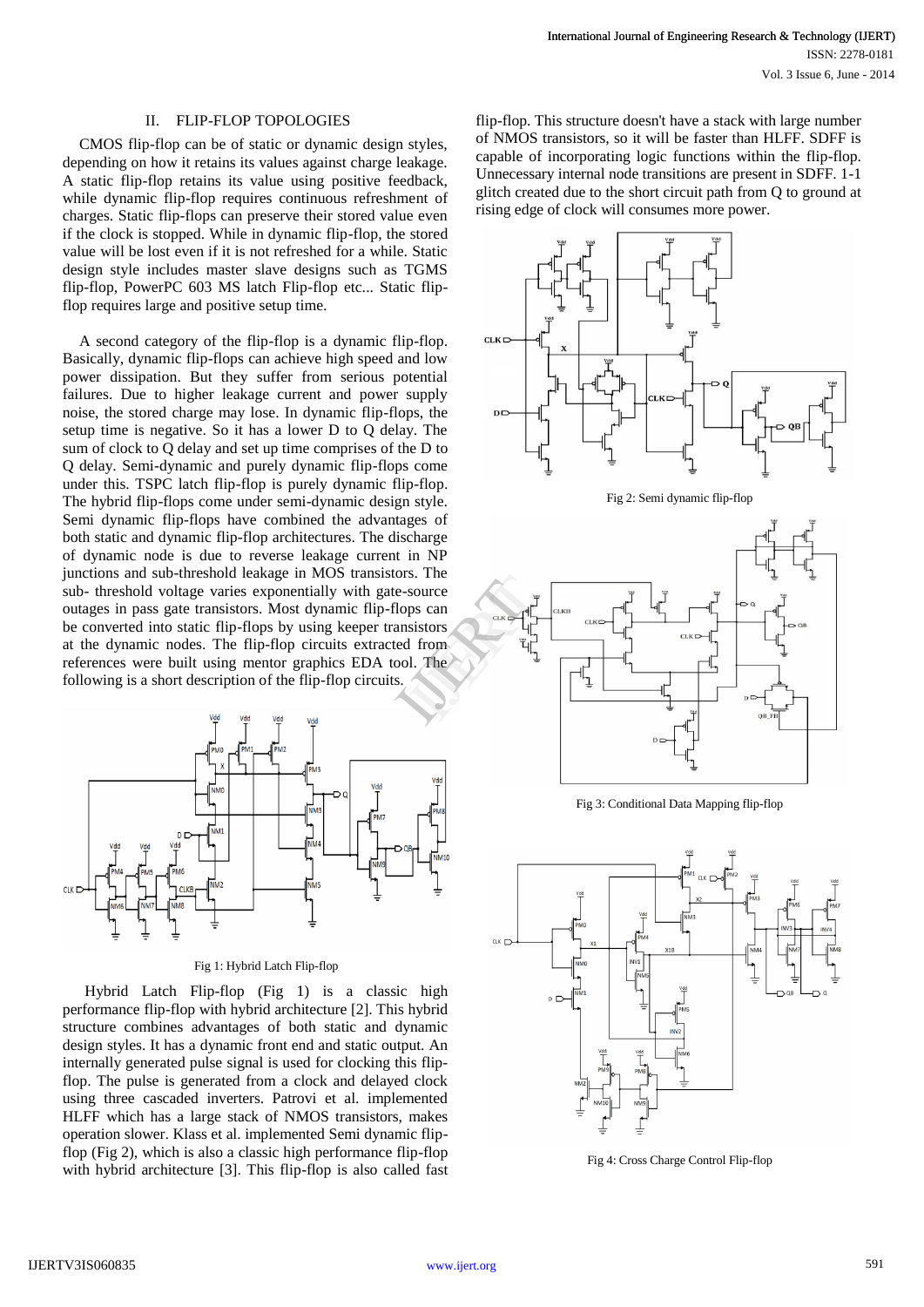The major sources of power consumption in flip-flop in hybrid designs are due to redundant data transitions and large pre-charge capacitance. Many attempts are made to reduce these problems. The Conditional Data Mapping flip-flop (Fig 3) is one of the most efficient flip-flops which reduce the data transitions. It uses an output feedback data to the flip-flop [4], [5], [6]. So the data transitions are reduced. Thereby the power consumption is reduced. The presence of a stack of 3 nMOS transistors at the output node and presence of conditional logic structure will increase the hold time. So the D to Q delay gets increased. Also, this CDMFF has a bulky structure due to the presence of conditional elements. The Cross Charge Control Flip-flop (Fig 4) is implemented in Hirata et al., which reduces the pre-charge capacitance problem in hybrid flip-flop architectures [7]. The output pullup and pull-down nodes are driven by the pre-charge node. These transistors drive large output loads, which contribute the most of the capacitance at the output node. Through splitting this node into two dynamic nodes will reduce the pre-charge capacitance. Here the power dissipation is reduced. One of the disadvantages of this design is the redundant pre-charge capacitance at dynamic nodes.



Fig 5: Dual Dynamic Node Hybrid Flip-flop

The Dual Dynamic Node Hybrid Flip-flop (Fig 5) is implemented in Absel et al. which is similar to XCFF, which have two dynamic internal nodes. These nodes drive the output pull-up and pull-down nodes separately. Since one of the dynamic nodes is switched on during one clock cycle. So the power consumption gets reduced. This flip-flop is capable of embedding logic functions with-in the flip-flop. An unconditional shut-off mechanism is provided at the dynamic front-end.

### III. EXISTING DESIGNS

Not too many attempts have been made to design a flipflop with logic capability. SDFF is the classical hybrid flipflop which can capable of incorporating logic functions within the flip-flop. The logic functions are incorporated in the dynamic front-end. The discrete arrangement of a flipflop and MUX logic is shown in fig 6. Merging of logic functions allows the elimination of one gate delay from the

critical path. Thereby the entire delay will be reduced. Also the transistor count gets reduced. ELFF is a fast and small implementation compared to discrete combination of static logic and a flip-flop. The SDFF with embedded logic capability (SDFF-ELM) is shown in fig 7. The DDFF-ELM without reset logic is shown in fig 8. ELFF has better performance in terms of power dissipation and delay compared to existing DDFF-ELM structure. This Flip-flop will be a good component to include in standard cell library for designing VLSI chips for high performance applications.



Fig 6: Discrete Combination of Logic and Flip-flop







Fig 8: DDFF – ELM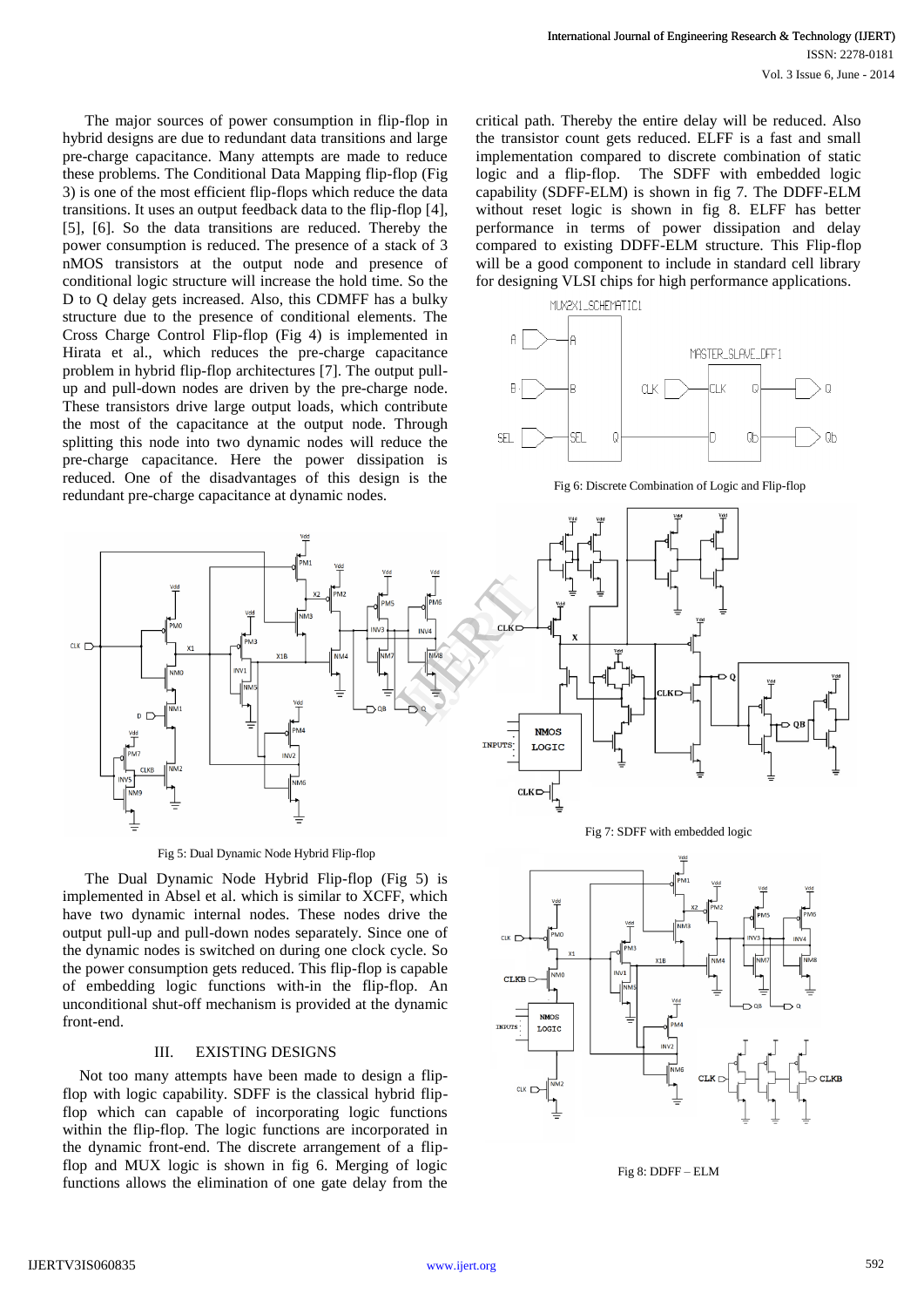#### IV. PROPOSED ELFF

The structure of the proposed Embedded Logic Flip-flop (ELFF) is given in Fig 9. It is a revised structure of DDFF-ELM. The inverter pairs of DDFF-ELM are replaced with a NAND based reset-circuit. When "rst" signal is held low for a particular period of time, then the node X1 is pulled high and output Q is pulled low by the respective reset circuits. The proposed ELFF design has the ability to incorporate logic functions within the flip-flop. The circuit for ELFF  $2\times1$ MUX is shown in Fig 10.



Fig 9: Proposed ELFF with asynchronous reset

The operation of the ELFF can be divided into two phases: evaluation phase and pre-charge phase. CLK is high at evaluation phase and low at the pre-charge phase. The actual latching occurs during the CLK and CLKB's 1–1 overlap during the evaluation phase. If nMOS logic provides a discharge path for node X1 to ground through NM2 prior to this overlap period, this changes the state of the first cross coupled inverter with reset logic. This causes node X1B to go high. Then the output QB is discharged through NM4. The first cross coupled inverter with reset logic keeps the low level at the node X1 for the rest of the evaluation phase. Thus the node X2 is held high during the entire evaluation period by the pMOS transistor PM1. When the CLK becomes low, the circuit enters to pre-charge phase. Then the node X1 is pulled high through PM0, switching the state of first cross coupled inverter with reset logic. During this time, node X2 is not driven by any transistor, and then it holds the charge dynamically. The outputs at node QB maintains their voltage level through second cross coupled inverter with reset logic. If nMOS logic will not give a discharge path to ground, node X1 remains high and node X2 is pulled low through NM3 as the CLK goes high. Thus, node QB is charged high through PM2 and NM4 is held off. At the end of the evaluation phase, as the CLK signal falls low, node X1 remains high and node X2 holds the charge dynamically.



#### Fig 10: ELFF 2×1 MUX

#### V. PERFORMANCE ANALYSIS

Schematic design of the circuits was done using Mentor graphics Design Architect tool. The schematic design is followed by the circuit simulation and circuit verification with the help of simulation tool Mentor graphics ELDO using TSMC 0.18µm technology. The simulation results are viewed with the help of EZviewer and the results are documented. Input signals are provided with a rise-time and fall-time of 100ps using ELDO simulator. The obtained results are tabulated. The power dissipation for various flip-flop are measured at a  $V_{DD}$  of 1.5 V. From table I, CDMFF consumes lower power. It is due to reduction in redundant data transitions. The structures with dual dynamic nodes have lower power consumption. It is due to reduction of pre-charge capacitance due to split nodes. The D to Q delay is measured from EZviewer of ELDO simulator. The comparison results were extracted using PDAP (Power Delay Area Product) value. PDAP Comparison chart of Hybrid flip-flops is given in fig 11. TSMC 0.18<br>
TSMC 0.18<br>
with the help<br>
Input signals<br>
100ps using<br>
tabulated. T<br>
measured at<br>
lower powe<br>
transitions.

TABLE I. PERFORMANCE COMPARISON HYBRID FLIP-FLOPS AT 1.5V **V<sub>DD</sub>** 

| Flip-flop    | No. of<br>transistors | Power<br>Dissipated | $D$ to $Q$<br>Delay | <b>PDAP</b> |
|--------------|-----------------------|---------------------|---------------------|-------------|
|              |                       | (pW)                | (ns)                |             |
| HLFF         | 20                    | 272.2               | 0.271               | 1475        |
| <b>SDFF</b>  | 23                    | 277.4               | 0.224               | 1429        |
| <b>CDMFF</b> | 22                    | 204.8               | 0.240               | 1081        |
| <b>XCFF</b>  | 21                    | 224.5               | 0.154               | 726         |
| <b>DDFF</b>  | 18                    | 201.4               | 0.186               | 674         |

A discrete combination of logic and Flip-flop combination is compared with proposed ELFF at 1.8V V<sub>DD</sub>. The obtained results are tabulated in Table II. The performance of embedding various logic functions like AND and OR are compared. It shows ELFF has better performance compared to discrete combination and DDFF-ELM. Comparison Chart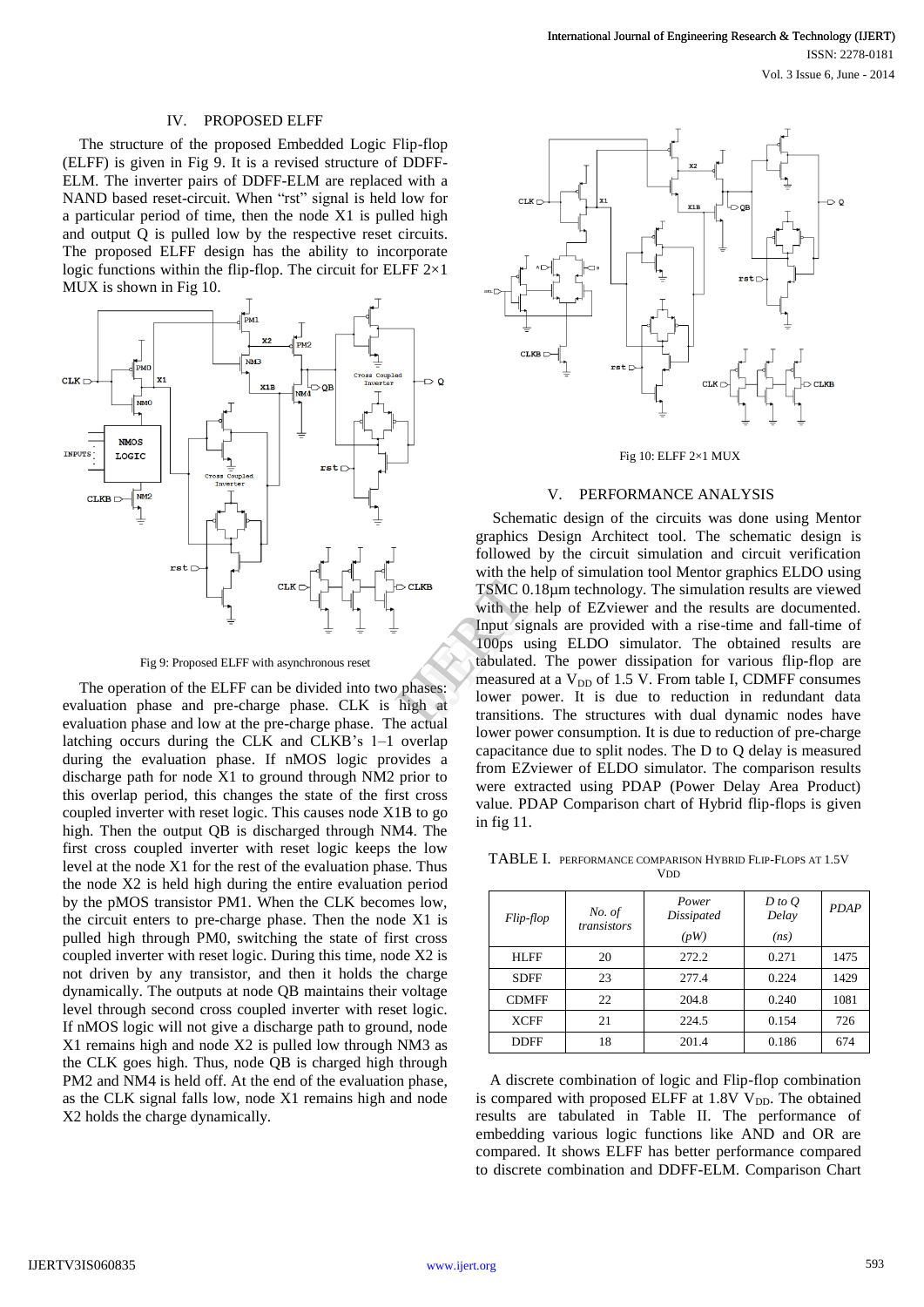showing the No. of Transistors in discrete mode and embedded mode is given in fig 12. PDAP Comparison chart of discrete mode and embedded logic flip-flop is given in fig 13.



Fig 11: PDAP Comparison Chart of Hybrid flip-flops

| <b>Function</b>                         | No. of<br>transistors | Power<br>Dissipated<br>(pW) | $D$ to $Q$<br>delay<br>(ns) | <b>PDAP</b> |
|-----------------------------------------|-----------------------|-----------------------------|-----------------------------|-------------|
| <b>Discrete</b><br>$NAND + MSFF$        | 48                    | 289.0                       | 0.476                       | 6603        |
| <b>Discrete</b><br>$NOR + MSFF$         | 48                    | 415.7                       | 0.478                       | 9537        |
| <b>Discrete</b><br>$2\times1$ MUX+ MSFF | 52                    | 441.4                       | 0.477                       | 10938       |
| DDFF-ELM<br><b>NAND</b> Logic           | 23                    | 424.2                       | 0.182                       | 1775        |
| DDFF-ELM<br><b>NOR Logic</b>            | 23                    | 471.9                       | 0.167                       | 1812        |
| DDFF-ELM<br>2×1 MUX Logic               | 27                    | 511.2                       | 0.244                       | 3366        |
| <b>ELFF</b><br>NAND logic               | 23                    | 411.1                       | 0.156                       | 1474        |
| <b>ELFF</b><br>NOR logic                | 23                    | 426.0                       | 0.145                       | 1420        |
| <b>ELFF</b><br>$2\times1$ MUX logic     | 27                    | 472.8                       | 0.212                       | 2701        |





Fig 12: Comparison Chart of No. of Transistors in discrete mode and embedded logic flip-flop



Fig 13: PDAP Comparison chart of discrete mode and embedded mode

 The performance details of ELFF 2×1 MUX at different operating voltages are given Table III. It is found the ELFF can operate in a voltage range of 1.2 V to 2.1 V. PDAP Variation Chart of ELFF 2×1 MUX at Different Operating Voltages is given in fig 14. Simulation waveforms of ELFF  $2\times1$  MUX is given in fig 15. The proposed ELFF uses same reset logic in both cross-coupled inverters, compared to existing DDFF-ELM. It is found the proposed ELFF have 20% better performance compared to DDFF-ELM.

TABLE III. ELFF 2×1 MUX AT DIFFERENT OPERATING VOLTAGES

|       | <b>VOLTAGES</b> |             |                  |                  |             |  |  |
|-------|-----------------|-------------|------------------|------------------|-------------|--|--|
| 9537  |                 | No. of      | Power Dissipated | $D$ to $Q$ delay | <b>PDAP</b> |  |  |
| 10938 | $V_{DD}$        | transistors | (pW)             | (ns)             |             |  |  |
|       | 1.2             | 31          | 185.3            | 0.378            | 2171        |  |  |
| 1775  | 1.5             | 31          | 303.4            | 0.255            | 2398        |  |  |
| 1812  | 1.8             | 31          | 472.8            | 0.212            | 3107        |  |  |
|       | 2.1             | 31          | 694.2            | 0.189            | 4067        |  |  |



Fig 14: PDAP Variation Chart of ELFF 2×1 MUX at Different Operating Voltages